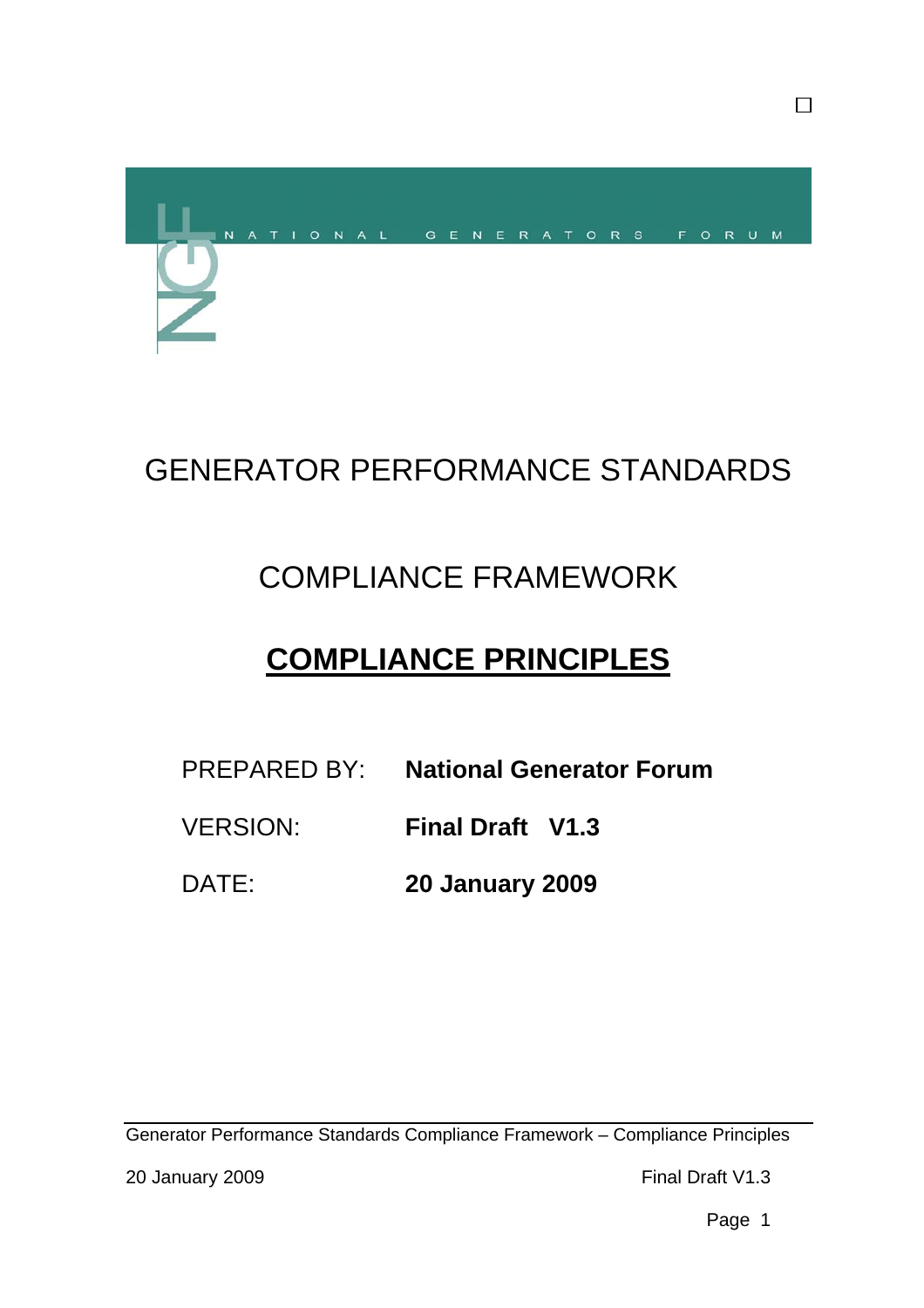## **1 Preamble**

The Generator Performance Standards arose out of a process to review the technical standards in the then National Electricity Market (NEM) Code, with the objective of both clarifying and providing greater flexibility in the connection standards to be applied between market participants and Network Service Provider (NSP) assets. With the ability to negotiate standards, there also arose (on the one hand) the requirement to capture the agreed arrangements in a form which would provide certainty for the parties as the Rules evolve, and on the other hand provide key technical parameters to the NSP and NEMMCO enabling them to confidently predict and manage overall power system performance and system security. Inherent in this latter requirement is also the necessity for assurance that the power system will continue to perform as expected.

The introduction of the generator performance standards was an endeavour to quantify actual performance capability levels in accordance with the various technical standards and other technical requirements. The intent of this arrangement was to ensure that NEMMCO was fully informed about plant capability that was less than the automatic standard and was therefore able to take that capability into account when operating the system. The performance standards also provide a set of measurable performance obligations for which generators are accountable for on an ongoing basis. The defined performance standards also form the basis for ongoing compliance assessment by the Australian Energy Regulator (AER).

Some performance standard requirements such as "stability" and other "fixed parameter" type performance deliverables are typically the outcomes of power system design studies for which the NSP and/or NEMMCO would bear most accountability, with the generator's obligation limited to delivering the defined outcome. This raises a general overarching principle that a generator can only be held accountable for performance against NSP and/or NEMMCO approved parameters, and cannot be held accountable where these parameters are flawed or missing.

The Generator's primary obligation is to satisfy the requirements of an agreed compliance program to ensure a high level of assurance that the generating unit will perform as required during a system disturbance.

It is impossible to test the generating unit capability against all conceivable combinations of system event outcomes and plant configurations and as such there is a risk of residual issues that may only become evident over time and as a result of actual system events. The Jurisdictions therefore amended the National Electricity Law (NEL) to include a provision requiring the AER and the Court to take into account a generators compliance with its compliance plan in assessing penalties.

This provision in the NEL was to ensure that the compliance obligations of a generator are essentially met where the generator has diligently established and applied an appropriate compliance program**.** This does not remove the generator's responsibility to provide compliant plant; instead this recognises that even with best endeavours it is impossible to be certain that some residual issues do not exist, and the generator's liability should be

20 January 2009 **Final Draft V1.3** 

Generator Performance Standards Compliance Framework – Compliance Principles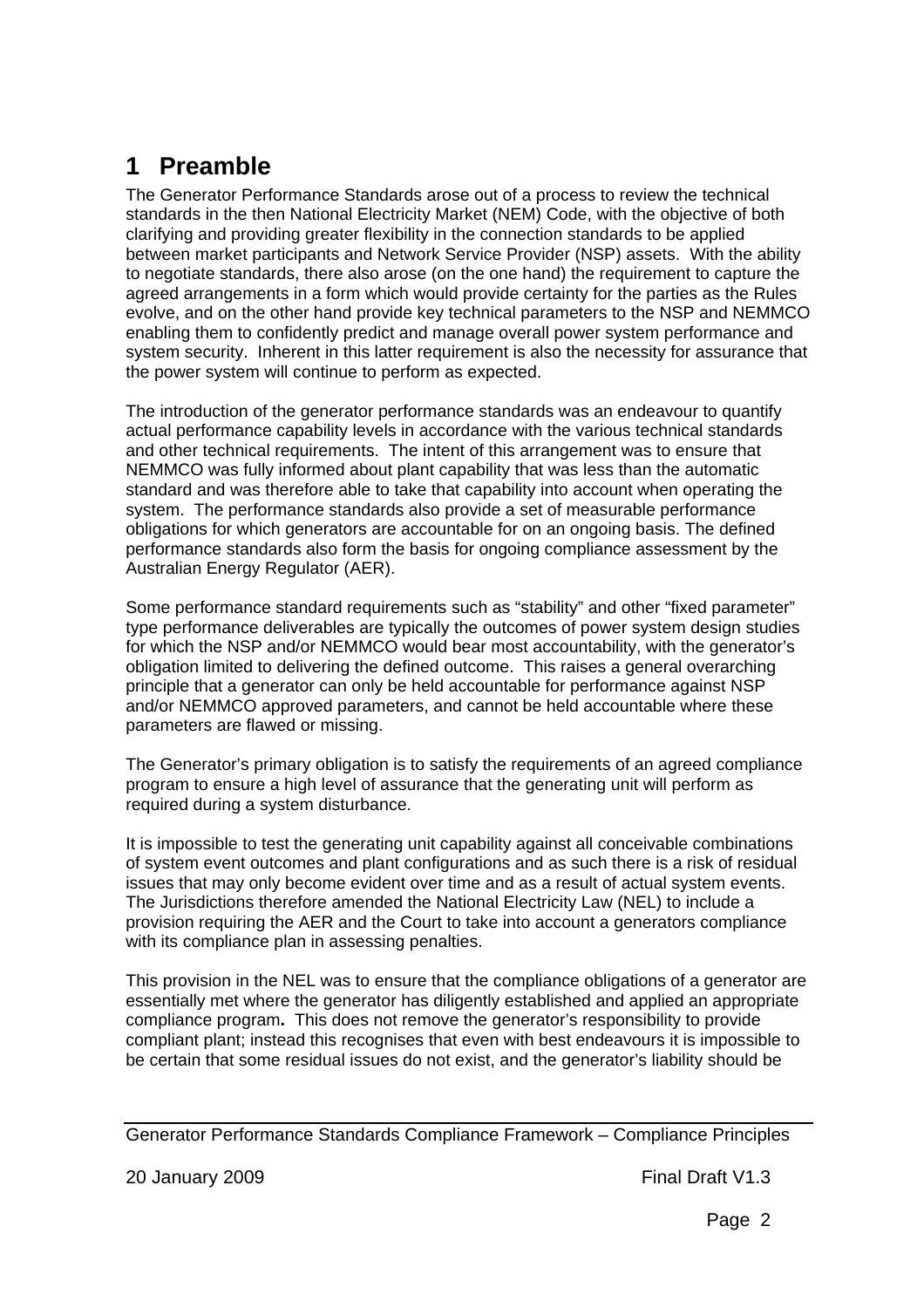judged on the basis of the diligence with which he has pursued a process to (so far as reasonably practicable) attain a high probability of compliance.

## **2 Compliance Principles**

It is clear from the above discussion that some principles should be adopted to provide a framework within which effective and equitable accountability allocation and compliance management processes can be developed. Listed below are a number of principles which address the issues discussed above and which have the potential to add substantial value in delivering the desired outcomes, i.e. participative ongoing performance improvement and fair and equitable administration.

#### **Principle #1**

**Where plant system performance may be variable with time, as for example with plant protection, control and alarm (PCA) systems, Generators are accountable for managing the functionality and integrity of systems and settings in accordance with the approved performance standards compliance program.**

This would require that the Generator adopts a prudent risk management approach to performing appropriate testing and monitoring of the various controls, alarms and protection systems and that the generator addresses any non-compliance issues as required by the Rules (5.7.3). Implicit in this approach is that where operational performance differs from expectation, the Generator's liability extends only to demonstrating diligence in respect of the compliance program obligations and to rectifying the performance issue identified.

#### **Principle #2**

**The corollary of the Principle #1 is that where plant parameters are not subject to variability with time, the compliance regime should be restricted to confirmation that the plant does perform as intended with repeat testing when there are reasonable grounds to believe that the plant performance may have changed.** 

This principle would establish a regime of initial benchmark testing to confirm plant characteristics, followed by repeat testing as necessary. This could arise as a result of plant faults (for example generator rotor faults), plant modifications, and the like. The performance requirements subject to this regime will need to be determined.

#### **Principle #3**

#### **The materiality of the issue must be considered when contemplating a compliance testing regime.**

This principle flows directly from Principle #1, which adopts essentially a risk-based approach to compliance management. The principal determinants of a risk management program are the probability of an occurrence and the magnitude of its impact (its materiality). Where materiality is very small, this should be reflected in the prudent risk management regime adopted – if one is adopted at all.

Generator Performance Standards Compliance Framework – Compliance Principles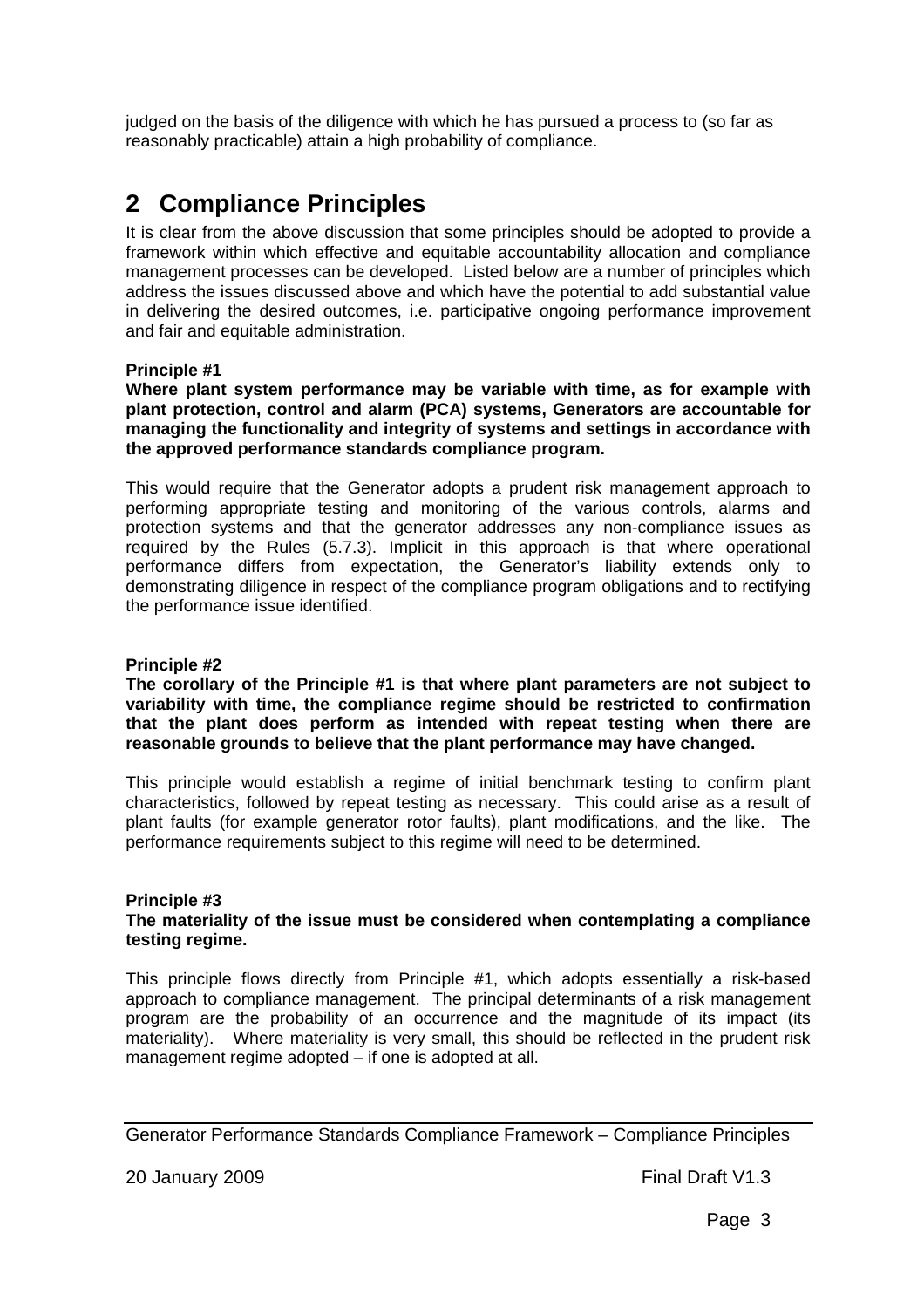For example, the contribution of plant auxiliary power systems to degradation of quality-ofsupply standards is generally very small. Hence there is little material impact on the power system resulting from even quite large changes in auxiliary power standards. The compliance regime adopted should reflect this low materiality.

Another aspect is that that the compliance testing may of itself introduce risk. In this case it is essential that the risk benefit accruing from performing the testing is weighed against the risk involved in the testing itself. This issue is explored further in Principle #7.

#### **Principle #4**

#### **A generators reasonable use of a compliance programme that is based on the approved template is** *prima facie* **evidence of technical standards compliance. The template and programme must therefore represent "good electricity industry practice".**

Since the registration of the performance standards allows that NEMMCO and network operators to be sure of the scope and capability of the grid, it follows that the compliance programme has a key role in assuring that the generators are able to fulfil their obligations.

At the same time generators need to be assured that by following the compliance programme their plant is compliant and they have *to the extent reasonably possible* fulfilled their obligations under the Rules.

These issues were recognised when the changes to Rule 4.15 were being developed and the Jurisdictions explicitly changed the National Electricity Law so that investigations [proceedings?] into suspected breaches of technical standards are required to recognise the generators use of compliance programmes based on the approved template.

. It therefore follows that the guidelines and template must be capable of being readily and efficiently applied by all generators irrespective of size, technology and location. This requires a flexibility of approach but a clear focus on the intent of the relevant standard and the requirements for reasonable assurance that a plant will deliver the required capability.

The compliance monitoring program itself will then constitute an agreed application of good electricity industry practice and demonstrated implementation of the compliance monitoring program will provide measurable assurance of technical standards capability.

#### **Principle #5**

**In some instances generators rely on NEMMCO and/ the TNSP to determine power system related equipment settings. A generator must perform and maintain its systems using, or to meet, the required settings and is not liable for a compliance breach that results from using, or meeting, the required settings.** 

This principle is particularly significant when considering the "system design" related performance areas such as "stability" and "fault ride through" requirements where NEMMCO and/or the TNSP review and approved settings to be applied to excitation and power system stabiliser systems. This is also relevant where power system protection systems settings (in particular) have been determined and approved by the TNSP.

Generator Performance Standards Compliance Framework – Compliance Principles

20 January 2009 **Final Draft V1.3**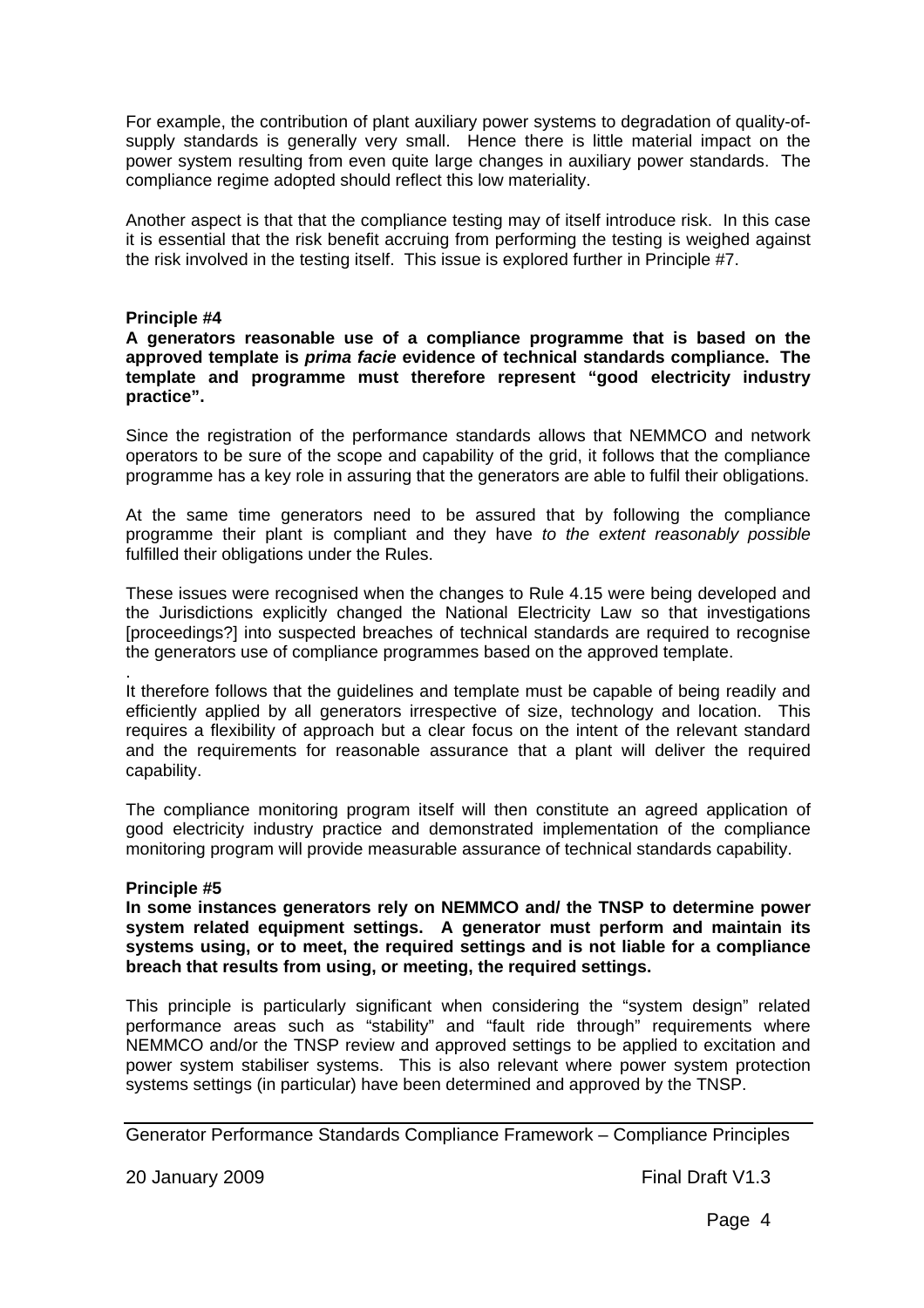#### **Principle #6**

#### **The compliance testing regime must reflect an equitable balance between risk management and the risk created by the test regime itself, and this balance must not significantly disadvantage any of the parties to the regime.**

It is fundamental to risk management that the risk management regime must be tailored to the risks to be managed (both in terms of probability of the events contemplated and the materiality of the outcome of the event). In addition, the risk management regime may of itself introduce risks – for example where intrusive testing is required, with the possibility of plant damage from the test itself. The magnitude of this risk must be weighed against the benefits to be accrued and must be considered in developing the compliance regime.

The compliance testing regime should not require a generator to undertake any test that involves unacceptable risk to either staff or plant.

#### **Principle #7**

**The agreed compliance regime should specify the objectives and outcomes to be achieved by the testing or monitoring, and an appropriate test interval commensurate with the risks to be managed. Within this framework, the generator should exercise diligence and good electrical industry practice to determine the detailed methods and procedures to be employed for the tests.** 

This recognises that the generator is in the best position to understand its plant and the details of, and the procedures for, those tests which must be performed to satisfy the higher level compliance regime requirements. Further, as test technology evolves with time, the generator must be free to adopt improved methods consistent with good industry practice as it develops from time to time.

#### **Principle #8**

#### **Where a performance standard cannot be directly tested the compliance program should include measurable criteria from which performance can be estimated.**

This principle accepts that while the generator is responsible for performance standard compliance, there are various aspects of the Standards which are not directly measurable, either with the plant in service or in a reasonable routine test regime.

This issue arises (in part) from a lack of differentiation in the Rules between those plant characteristics which can essentially be defined as design standards and which are essentially immutable once the plant is constructed, and those which may be subject to change with time.

Ultimately this issue is best addressed with a Rule change, however in the meantime it can be recognised in the structure of the compliance programs. A suggested approach is included in categorisation section.

Generator Performance Standards Compliance Framework – Compliance Principles

20 January 2009 **Final Draft V1.3**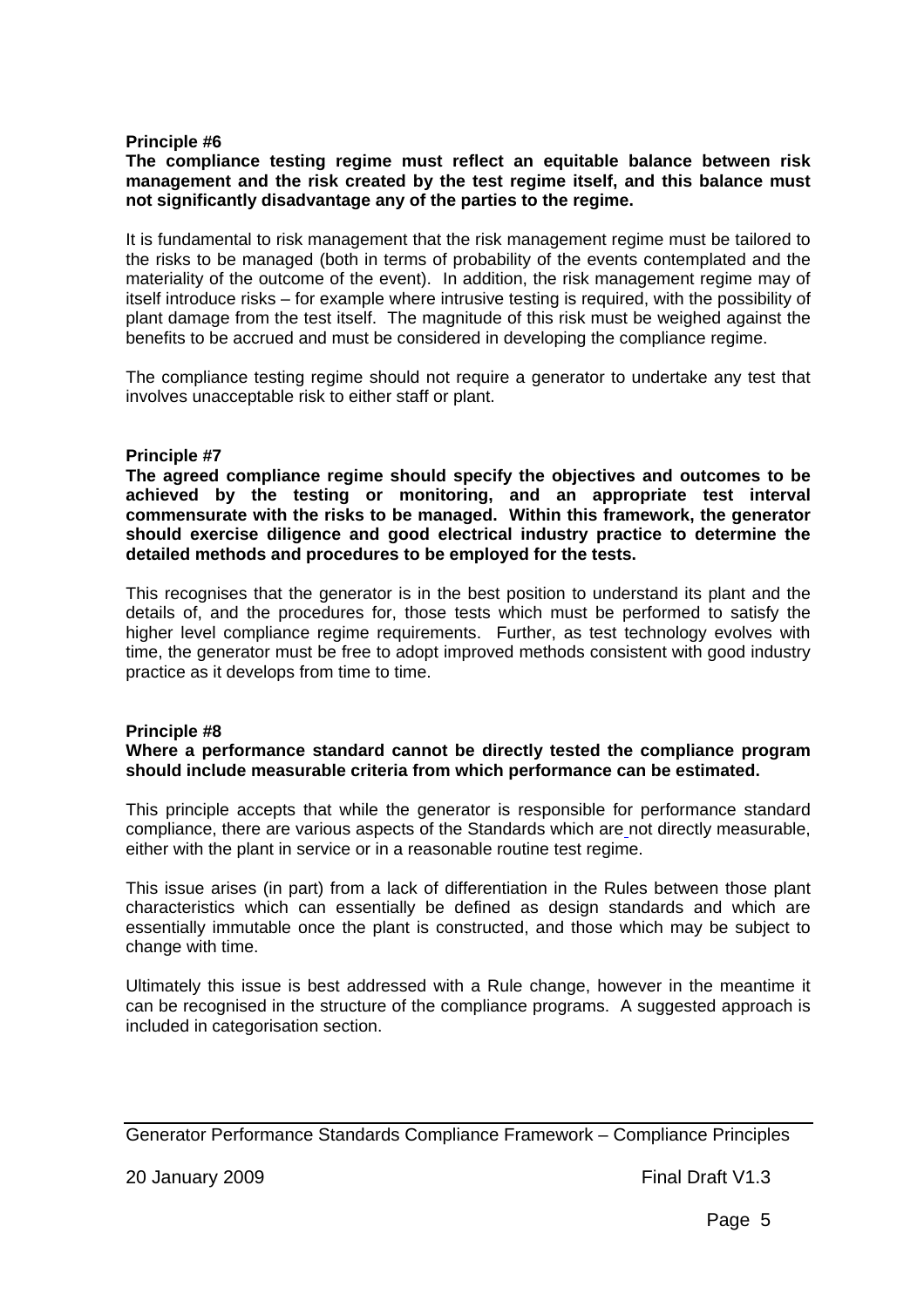Another issue is the impracticability or even impossibility of testing for all combinations of circumstances and plant conditions which may arise, raising the probability that some issues will not be detected by any reasonable compliance program.

While this does not absolve the generator of responsibility, the test for liability must be the degree to which the generator exercised reasonable endeavours to ensure that its plant performs to the Standards in accordance with good electricity industry practice.

A reasonable approach is for generators to propose measurable criteria, which may be determined from plant performance modelling, from which an estimate of plant performance (within a given tolerance) can be derived.

### **Principle #9**

#### **Compliance programs should be reviewed and updated periodically**

This is primarily to ensure that the compliance program remains effective in ensuring delivery of the required plant performance.

This review should occur at two levels – at the compliance template level (what should be monitored and to what standard) and also at the test level (how the plant is tested to ensure compliance).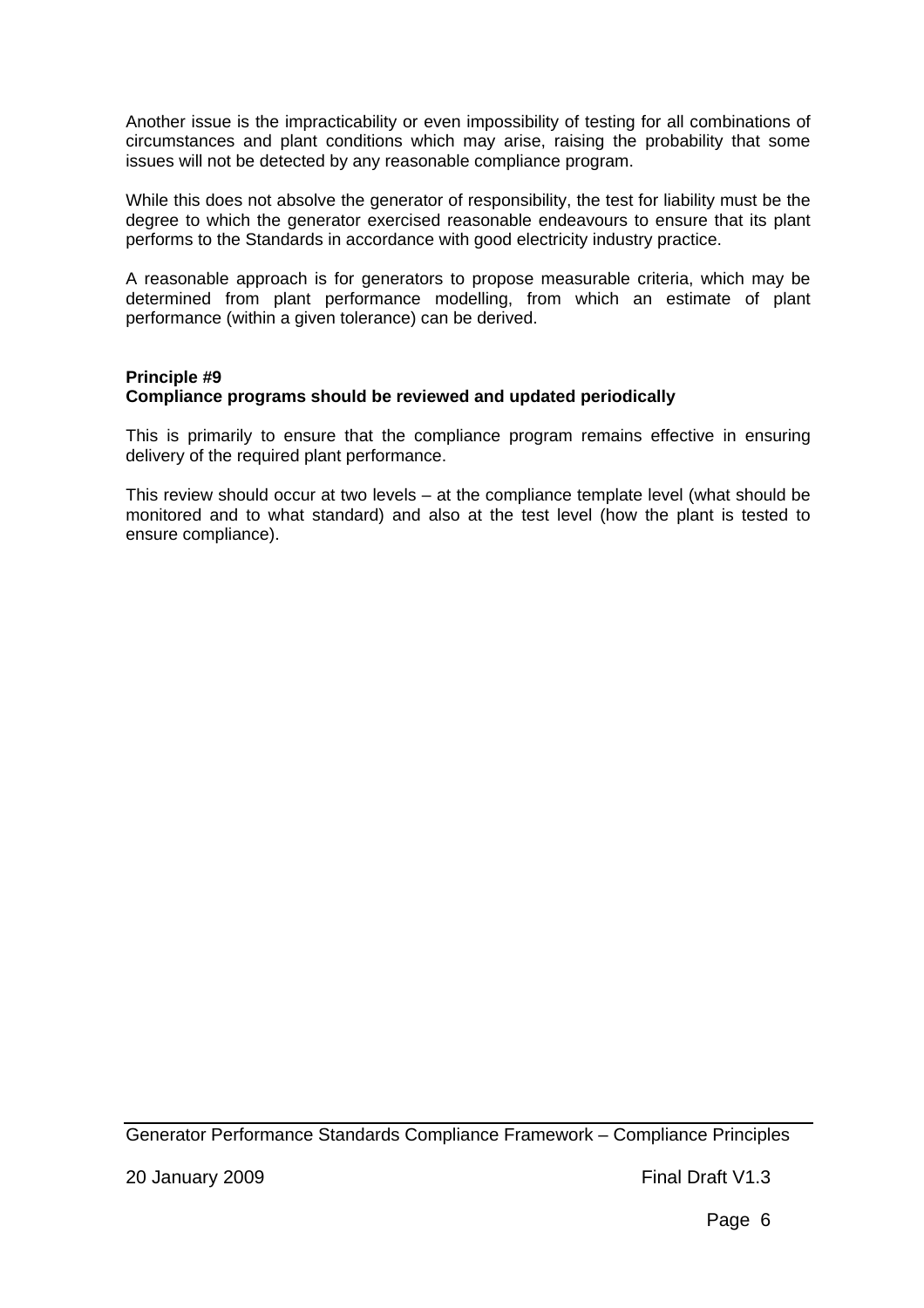## **3 Categorisation of Performance Standards**

Schedules S5.2.5 to S5.2.8 contain most of the technical requirements with which the Generator is required to comply and which are intended to deliver the outcomes as per the overall system design. These technical standards have become the basis for performance standards which cover a range of generating unit capability and functionality. For convenience and further deliberation on accountability and compliance program development, these have been grouped as shown in Table 1 below:

| <b>CATEGORY A</b>                                            |                                                                          |
|--------------------------------------------------------------|--------------------------------------------------------------------------|
| <b>GROUP 1: SECURE OPERATION OF THE POWER SYSTEM</b>         |                                                                          |
| <b>Clause</b>                                                | <b>Requirement</b>                                                       |
| S5.2.5.3                                                     | Generating Unit Response to Frequency Disturbances                       |
| S5.2.5.4                                                     | Generating Unit Response to Voltage Disturbances                         |
| S5.2.5.5                                                     | Generating Unit response to disturbances following contingency<br>events |
| S5.2.5.7                                                     | <b>Partial Load Rejection</b>                                            |
| S5.2.5.8                                                     | Protection of Generating Units from Power System Disturbances            |
| S5.2.5.9                                                     | Protection Systems that impact on Power System Security                  |
| S5.2.5.10                                                    | Protection to trip plant for unstable operation                          |
|                                                              |                                                                          |
| <b>GROUP 2: SUPPLY OF SYSTEM SERVICES</b>                    |                                                                          |
| <b>Clause</b>                                                | <b>Requirement</b>                                                       |
| S5.2.5.1                                                     | <b>Reactive Power Capability</b>                                         |
| S5.2.5.11                                                    | <b>Frequency Control</b>                                                 |
| S5.2.5.14                                                    | <b>Active Power Control</b>                                              |
|                                                              |                                                                          |
| <b>GROUP 3: COMPATIBILITY WITH MARKET PROCESSES</b>          |                                                                          |
| <b>Clause</b>                                                | Requirement                                                              |
| S5.2.6.1                                                     | <b>Remote Monitoring</b>                                                 |
| S5.2.6.2                                                     | <b>Communications Equipment</b>                                          |
|                                                              |                                                                          |
| <b>CATEGORY B</b>                                            |                                                                          |
| <b>GROUP 4: COMPATIBILITY WITH THE EXISTING POWER SYSTEM</b> |                                                                          |
| <b>Clause</b>                                                | <b>Requirement</b>                                                       |
| S5.2.5.12                                                    | Impact on network capability                                             |
| S5.2.5.13                                                    | <b>Voltage and Reactive Power Control</b>                                |
| S5.2.8                                                       | Fault current contribution                                               |
|                                                              |                                                                          |
| <b>GROUP 5: QUALITY OF SUPPLY</b>                            |                                                                          |
| <b>Clause</b>                                                | <b>Requirement</b>                                                       |
| S5.2.5.2                                                     | <b>Quality of Electricity Generated</b>                                  |
| S5.2.7                                                       | <b>Power Station Auxiliary Supplies</b>                                  |

#### **Table 1: Performance standards by category**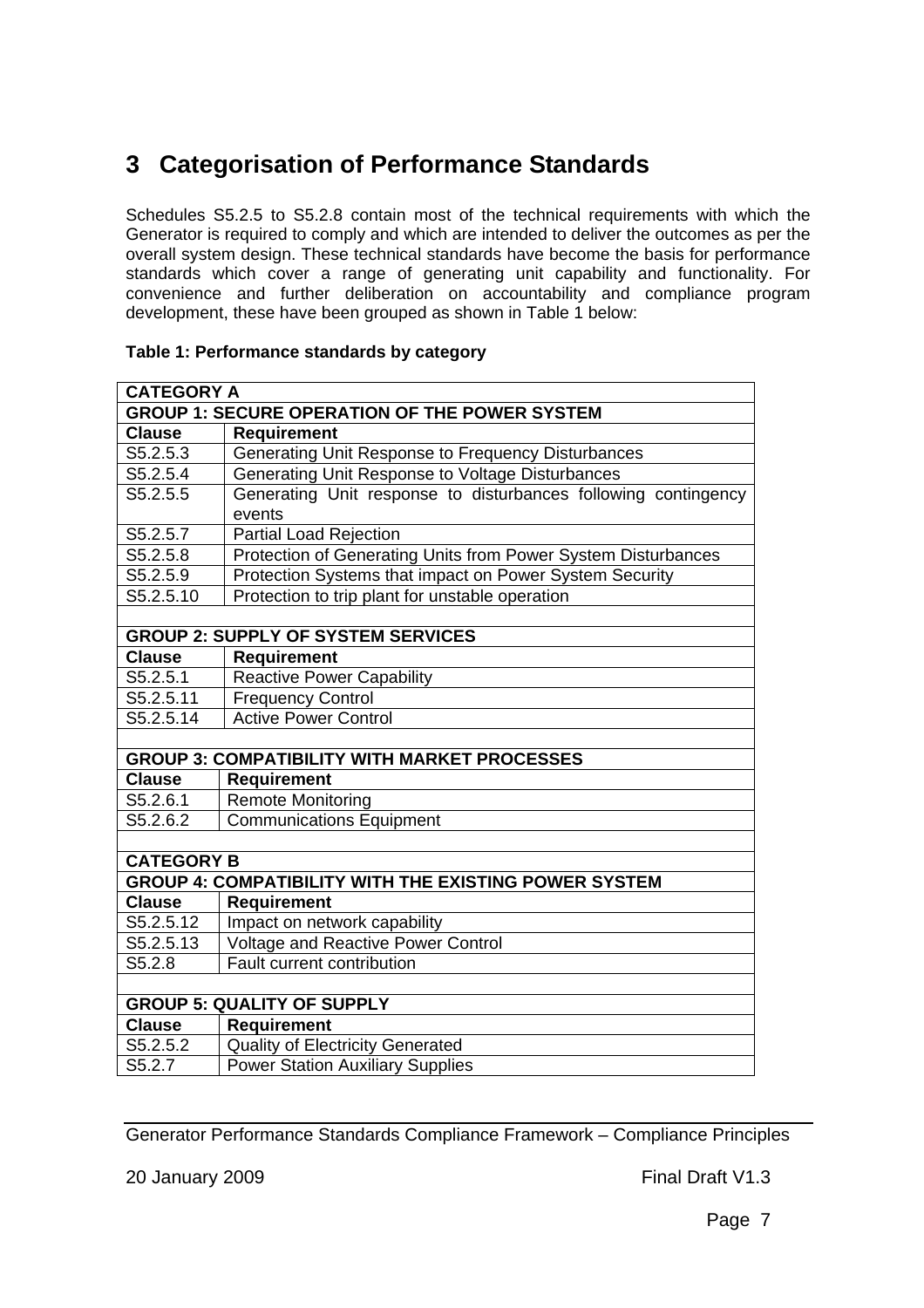## **4 Performance Standards Categories**

In developing the most appropriate approach to compliance and compliance obligations and accountability, there appears to be merit in categorising the performance standards and within these categories determine the extent of the Generators obligations in respect of performance relative to the expectations of the performance standards. It is suggested that this thinking should then flow through to a review of the performance standards such that there will be greater clarity in terms of actual performance expectations, i.e. qualifications such as "to the extent", "subject to", "in accordance with", i.e. clarity in respect of the extent to which the Generator can give account for the actual "performance".

### *4.1 Category A Performance Standards*

Category "A" performance standards are those where performance outcomes could be affected by the Generator over time due to issues that could include :

- 1. Genuine poor performance of equipment relative to design expectations
- 2. Degradation of components due to natural ageing that impact on dynamic performance characteristics (especially true of analogue circuitry)
- 3. General wear and tear associated with mechanical and hydraulic systems (eg mechanical AVR's or governor systems);
- 4. Human error, adjustments, unapproved changes
- 5. Equipment malfunction

### *4.2 Category B performance Standards*

A second category of performance standards is those that could typically be described as follows:

- (a) Relate to performance characteristics which have a low probability of changing over time without some type of significant modification or initiating event, e.g.: machine strip down, major local fault exposing generator to extreme short circuit forces etc
- (b) Relate to fixed design characteristics already adequately addressed as part of the formal NER connection agreement process, e.g. minimum SCR, impact of inertia constant etc
- (c) Could be described as transmission system design issues where the Generator is only involved during the connection process in respect of validating machine data.